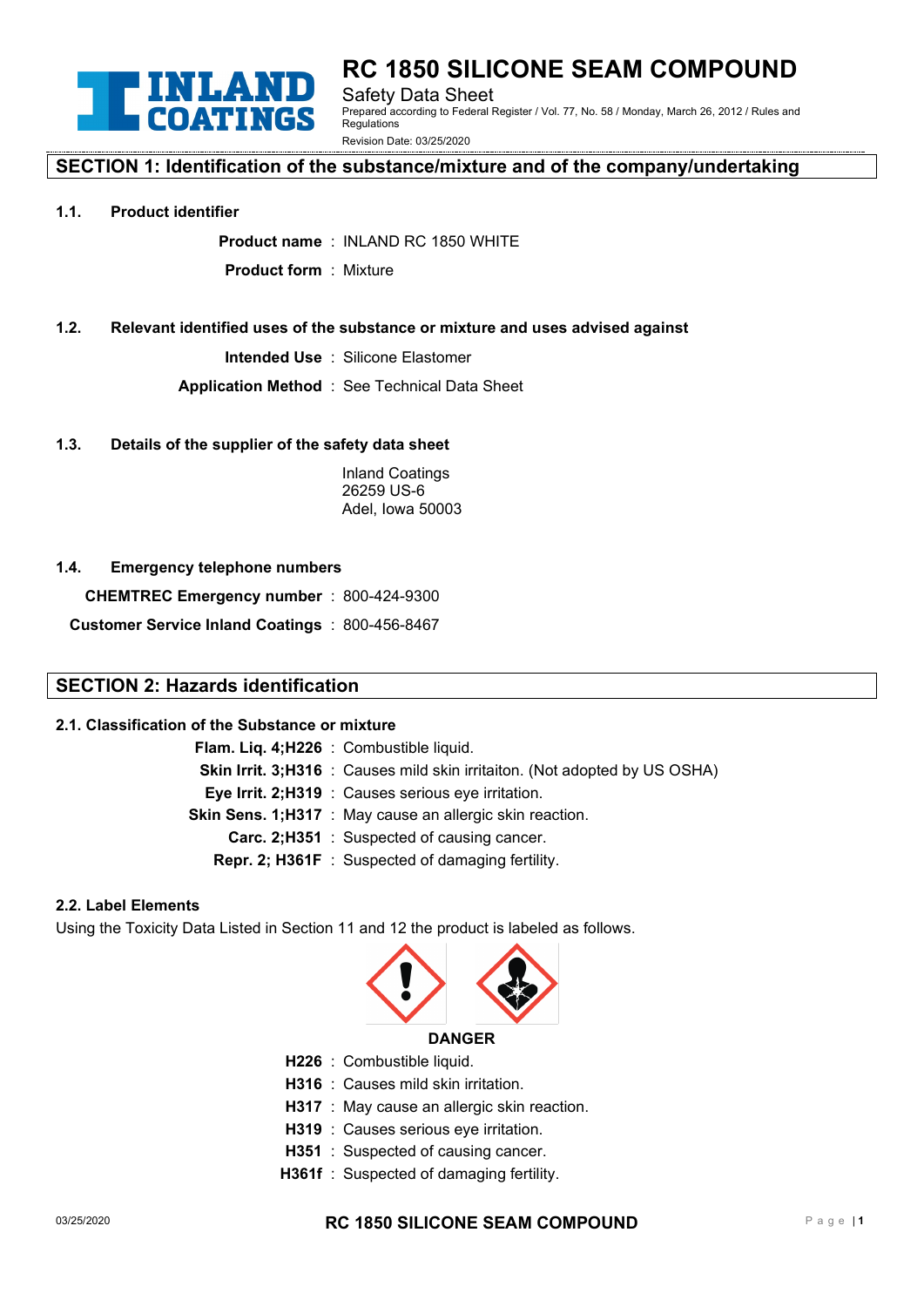Safety Data Sheet

Revision Date: 03/25/2020 Prepared according to Federal Register / Vol. 77, No. 58 / Monday, March 26, 2012 / Rules and Regulations

#### **[Prevention]:**

|             | <b>P201</b> : Obtain special instructions before use.<br>P202 : Do not handle until all safety precautions have been read and understood.<br>P210 : Keep away from flames / hot surfaces - No smoking.<br>P235 : Keep cool.<br><b>P240</b> : Ground / bond container and receiving equipment.<br>P241 : Use explosion-proof electrical / ventilating / light / equipment.<br>P242 : Use only non-sparking tools.<br>P243 : Take precautionary measures against static discharge<br>P261 : Avoid breathing dust / fume / gas / mist / vapors / spray.<br><b>P264</b> : Wash thoroughly after handling.<br><b>P270</b> : Do not eat, drink or smoke when using this product.<br>P272 : Contaminated work clothing should not be allowed out of the workplace. |
|-------------|-------------------------------------------------------------------------------------------------------------------------------------------------------------------------------------------------------------------------------------------------------------------------------------------------------------------------------------------------------------------------------------------------------------------------------------------------------------------------------------------------------------------------------------------------------------------------------------------------------------------------------------------------------------------------------------------------------------------------------------------------------------|
|             | <b>P280</b> : Wear protective gloves / eye protection / face protection.                                                                                                                                                                                                                                                                                                                                                                                                                                                                                                                                                                                                                                                                                    |
| [Response]: |                                                                                                                                                                                                                                                                                                                                                                                                                                                                                                                                                                                                                                                                                                                                                             |
|             | P302+352 : IF ON SKIN: Wash with plenty of soap and water.                                                                                                                                                                                                                                                                                                                                                                                                                                                                                                                                                                                                                                                                                                  |
|             | P303+361+353 : IF ON SKIN (or hair): Remove / Take off immediately all contaminated<br>clothing. Rinse skin with water / shower.                                                                                                                                                                                                                                                                                                                                                                                                                                                                                                                                                                                                                            |
|             | P305+351+338 : IF IN EYES: Rinse cautiously with water for several minutes. Remove<br>contact lenses if present and easy to do - continue rinsing.                                                                                                                                                                                                                                                                                                                                                                                                                                                                                                                                                                                                          |
|             | <b>P308+313</b> : IF exposed or concerned: Get medical advice / attention.                                                                                                                                                                                                                                                                                                                                                                                                                                                                                                                                                                                                                                                                                  |
|             | P314 : Get Medical advice / attention if you feel unwell.                                                                                                                                                                                                                                                                                                                                                                                                                                                                                                                                                                                                                                                                                                   |
|             | <b>P321</b> : Specific treatment (see information on this label).                                                                                                                                                                                                                                                                                                                                                                                                                                                                                                                                                                                                                                                                                           |
|             | <b>P333+313</b> : If skin irritation or a rash occurs: Get medical advice / attention.                                                                                                                                                                                                                                                                                                                                                                                                                                                                                                                                                                                                                                                                      |
|             | <b>P337+313</b> : If eye irritation persists: Get medical advice / attention.                                                                                                                                                                                                                                                                                                                                                                                                                                                                                                                                                                                                                                                                               |
|             | <b>P363</b> : Wash contaminated clothing before reuse.                                                                                                                                                                                                                                                                                                                                                                                                                                                                                                                                                                                                                                                                                                      |
|             | P370+378 : In case of fire: Use extinguishing media listed in section 5 of SDS for<br>extinction.                                                                                                                                                                                                                                                                                                                                                                                                                                                                                                                                                                                                                                                           |
| [Storage]:  |                                                                                                                                                                                                                                                                                                                                                                                                                                                                                                                                                                                                                                                                                                                                                             |
|             | P403+233 : Store in a well-ventilated place. Keep container tightly closed                                                                                                                                                                                                                                                                                                                                                                                                                                                                                                                                                                                                                                                                                  |
|             | P405 : Store locked up.                                                                                                                                                                                                                                                                                                                                                                                                                                                                                                                                                                                                                                                                                                                                     |
| [Disposal]: |                                                                                                                                                                                                                                                                                                                                                                                                                                                                                                                                                                                                                                                                                                                                                             |
|             | <b>P501</b> : Dispose of contents / container in accordance with local / national<br>regulations.                                                                                                                                                                                                                                                                                                                                                                                                                                                                                                                                                                                                                                                           |

# **SECTION 3: Composition/information on ingredients**

#### **This product contains the following substances that present a hazard within the meaning of the relevant State and Federal Hazardous Substances regulations.**

| <b>Ingredient/Chemical Designations</b>   | Weight %   | <b>GHS Classification</b> | <b>Notes</b>      |
|-------------------------------------------|------------|---------------------------|-------------------|
| Dimethylsiloxane                          | $10 - 25$  | Aquatic Chronic 2;H411    | $\lceil 1 \rceil$ |
| CAS Number: 0063148-62-9                  |            |                           |                   |
| Methyltris (methylethylketoximino) silane | $1.0 - 10$ | Eye Irrit. 2;H319         |                   |
| CAS Number: 0022984-54-9                  |            | Skin Irrit. 2;H315        |                   |
|                                           |            | Skin Sens. 1;H317         |                   |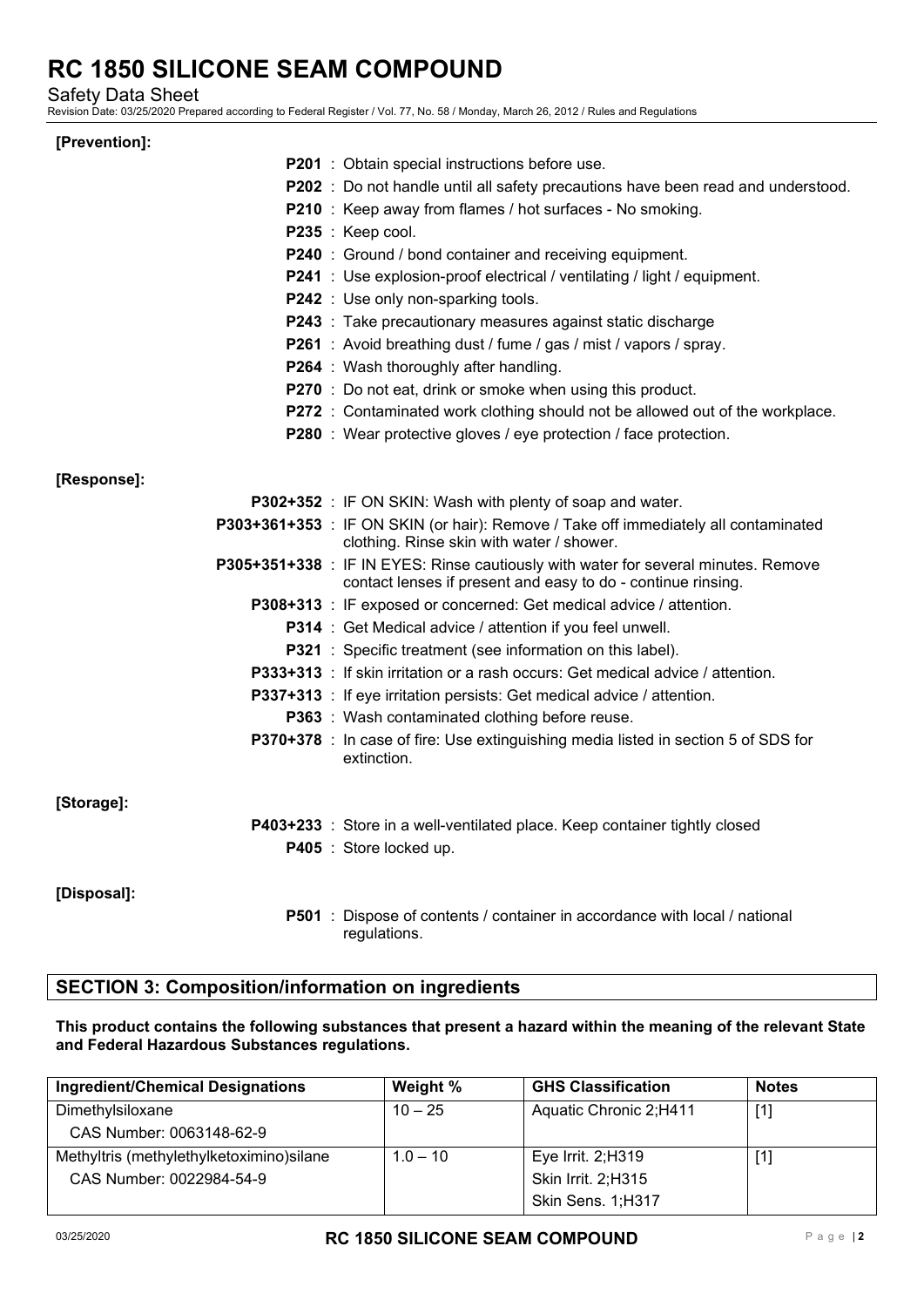#### Safety Data Sheet

Revision Date: 03/25/2020 Prepared according to Federal Register / Vol. 77, No. 58 / Monday, March 26, 2012 / Rules and Regulations

| Titanium dioxide                | $1.0 - 10$   | Not Classified         | $[1][2]$ |
|---------------------------------|--------------|------------------------|----------|
| CAS Number: 0013463-67-7        |              |                        |          |
| 2-Butanone oxime                | $1.0 - 10$   | Carc. 2;H351           | $[1]$    |
| CAS Number 0000096-29-7         |              | Acute Tox. 4; H312     |          |
|                                 |              | Eye Dam. 1; H318       |          |
|                                 |              | Skin Sens. 1;H317      |          |
| Proprietary*                    | $0.10 - 1.0$ | Skin Irrit. 2;H315     | $[1]$    |
|                                 |              | Eye Irrit. 2;H319      |          |
|                                 |              | Skin Sens. 1;H317      |          |
|                                 |              | Aquatic Chronic 3;H412 |          |
| Cyclotetrasiloxane, octamethyl- | $0.10 - 1.0$ | Repr. 2;H361f          | $[1][3]$ |
| CAS Number: 0000556-67-2        |              | Aquatic Chronic 4;H413 |          |

\*In accordance with paragraph (i) of §1910.1200, the specific chemical identity and/or exact percentage

(concentration) of composition has been withheld as a trade secret.

[1] Substance classified with a health or environmental hazard.

[2] Substance with a workplace exposure limit.

[3] PBT-substance or vPvB-substance. \*The full texts of the phrases are shown in Section 16.

# **SECTION 4: First aid measures**

#### **4.1. Description of first aid measures**

| <b>General</b> : In all cases of doubt, or when symptoms persist, seek medical attention.                                                                                                                                                              |
|--------------------------------------------------------------------------------------------------------------------------------------------------------------------------------------------------------------------------------------------------------|
| Never give anything by mouth to an unconscious person.                                                                                                                                                                                                 |
| Inhalation : Remove to fresh air, keep patient warm and at rest. If breathing is irregular<br>or stopped, give artificial respiration. If unconscious place in the recovery<br>position and obtain immediate medical attention. Give nothing by mouth. |
| <b>Eyes</b> : Irrigate copiously with clean water for at least 15 minutes, holding the<br>eyelids apart and seek medical attention.                                                                                                                    |
| <b>Skin</b> : Remove contaminated clothing. Wash skin thoroughly with soap and water<br>or use a recognized skin cleanser.                                                                                                                             |
| Ingestion : If swallowed obtain immediate medical attention. Keep at rest. Do NOT<br>induce vomiting.                                                                                                                                                  |

#### **4.2. Most important symptoms and effects, both acute and delayed**

- **Overview** : Effects of Overexposure Inhalation: Nasal and respiratory irritation, dizziness, fatigue, unconsciousness, asphyxiation. Ingestion: Can cause gastrointestinal disorders. Skin: Possible irritation, dermatitis, and defatting. Possible cancer hazard. Contains an ingredient which may cause cancer based on animal data (See Section 3 and Section 15 for each ingredient). Risk of cancer depends on duration and level of exposure. See section 2 for further details.
	- **Eyes** : Causes serious eye irritation.
	- **Skin** : May cause an allergic skin reaction. Causes mild skin irritation.

#### **SECTION 5: Firefighting measures**

#### **5.1. Extinguishing media**

Water, carbon dioxide, foam or dry powder.

#### **5.2. Special hazards arising from the substance or mixture**

Hazardous decomposition: High temperatures and fires may produce carbon monoxide, oxides of nitrogen and various hydrocarbon fragments.

Keep away from heat / sparks / open flames / hot surfaces - No smoking.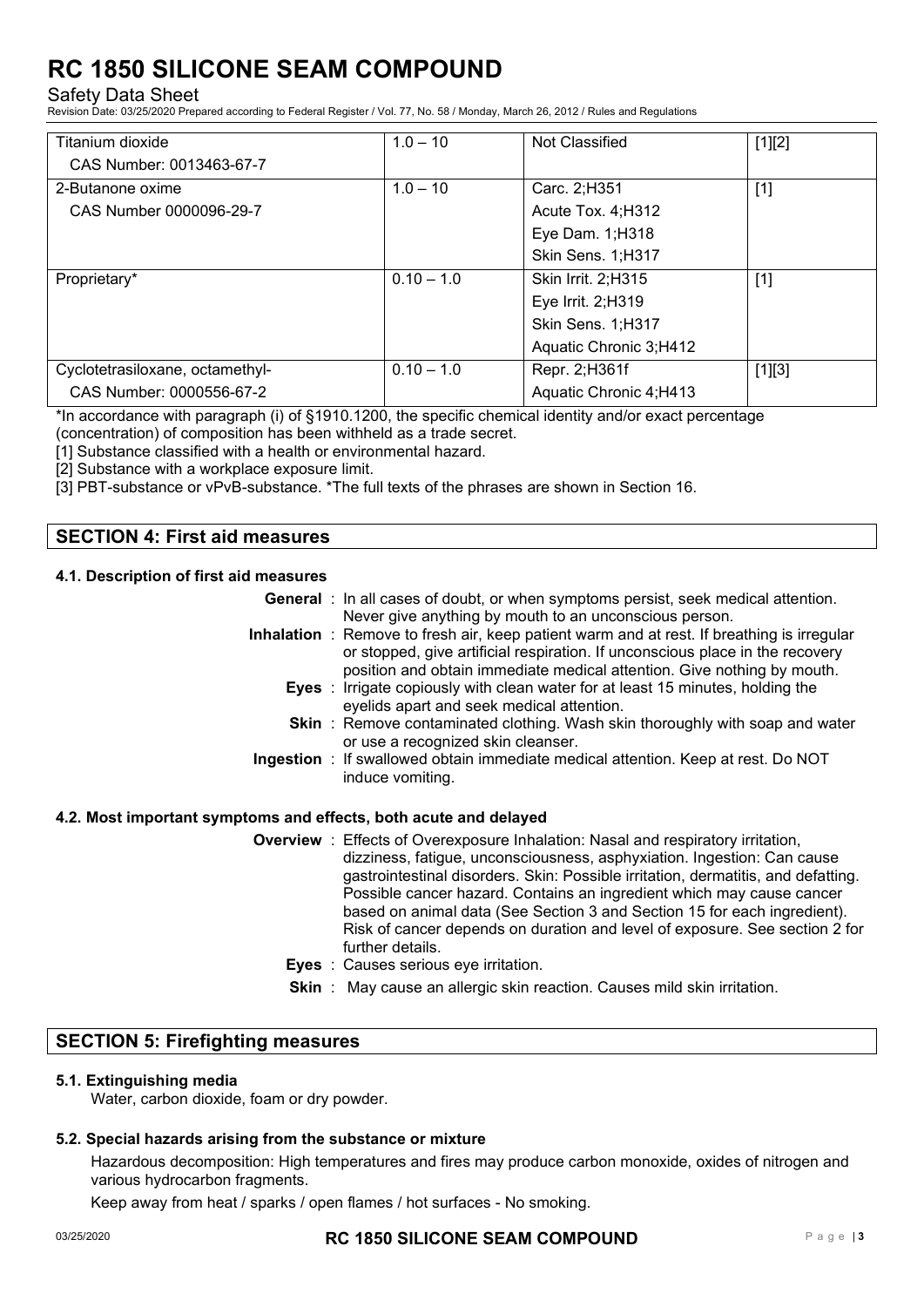Safety Data Sheet

Revision Date: 03/25/2020 Prepared according to Federal Register / Vol. 77, No. 58 / Monday, March 26, 2012 / Rules and Regulations

#### Keep cool.

Ground / bond container and receiving equipment. Use explosion-proof electrical / ventilating / light / equipment. Use only non-sparking tools. Take precautionary measures against static discharge. Avoid breathing dust / fume / gas / mist / vapors / spray.

#### **5.3. Advice for fire-fighters**

This product is considered combustible and is a fire hazard. It supports combustion and decomposes under fire conditions to give off toxic materials. Do not pour, spill, or store near heat, spark sources, or open flame. If electrical equipment is involved, the use of foam should be avoided. Use water spray to cool non-involved containers. Wear SCBA with a full-face piece operated in the positive pressure demand mode and full protective clothing (Bunker Gear) when fighting fires.

**ERG Guide No.** - - - -

### **SECTION 6: Accidental release measures**

#### **6.1. Personal precautions, protective equipment and emergency procedures**

Put on appropriate personal protective equipment (see section 8).

#### **6.2. Environmental precautions**

Do not allow spills to enter drains or waterways. Use good personal hygiene practices. Wash hands before eating, drinking, smoking or using toilet. Promptly remove soiled clothing and wash thoroughly before reuse.

#### **6.3. Methods and material for containment and cleaning up**

Small spill: Remove with absorbent material. Large spill: Eliminate all ignition sources. Ventilate enclosed areas or wear self-contained breathing apparatus. Recover free liquid in closed containers. Keep out of sewers and water courses. Clean area with absorbent material.

# **SECTION 7: Handling and storage**

#### **7.1. Precautions for safe handling**

Protect from freezing. See section 2 for further details. – [Prevention]:

#### **7.2. Conditions for safe storage, including any incompatibilities**

Handle containers carefully to prevent damage and spillage.

Naked flames and smoking should not be permitted in storage areas. It is recommended that forklift trucks and electrical equipment are protected to the appropriate standard.

Incompatible materials: Avoid strong oxidizing agents, concentrated nitric and sulfuric acids, halogen, and molten sulfur.

Store in a cool, dry place. Keep container tightly closed when not in use.

See section 2 for further details. - [Storage]:

#### **7.3. Specific end use(s)**

No data available.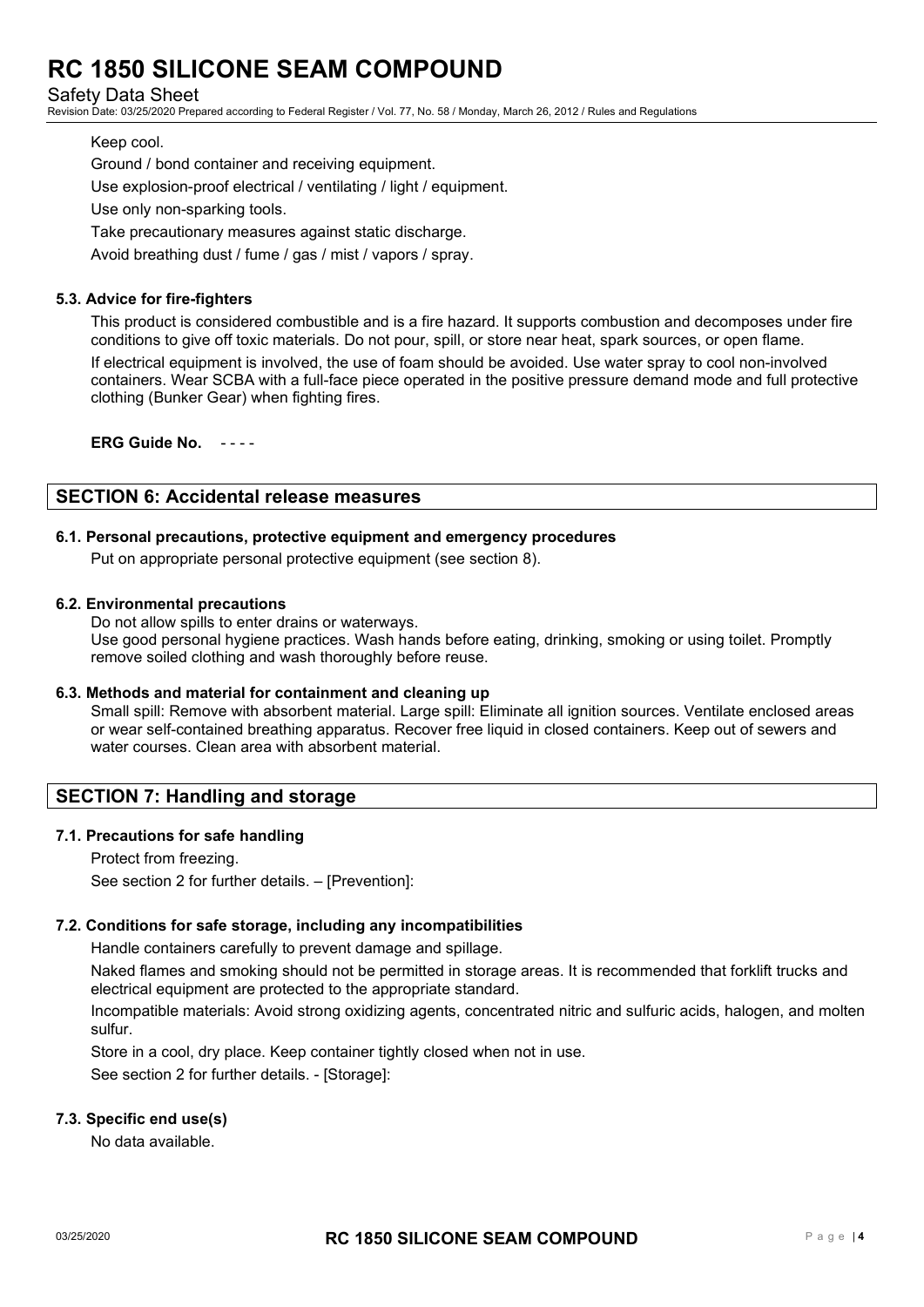Safety Data Sheet

Revision Date: 03/25/2020 Prepared according to Federal Register / Vol. 77, No. 58 / Monday, March 26, 2012 / Rules and Regulations

# **SECTION 8: Exposure controls/personal protection**

#### **8.1. Control Parameters**

**Exposure** : Use standard protocols for exposure to particulates.

#### **8.2. Exposure controls**

| <b>Respiratory</b> : If workers are exposed to concentrations above the exposure limit they must<br>use the appropriate, certified respirators.<br><b>Eyes</b> : Not normally required.                                                                                                                                                                                 |
|-------------------------------------------------------------------------------------------------------------------------------------------------------------------------------------------------------------------------------------------------------------------------------------------------------------------------------------------------------------------------|
| <b>Skin</b> : Use protective gloves as needed to avoid skin irritation.                                                                                                                                                                                                                                                                                                 |
| <b>Engineering Controls</b> : Provide adequate ventilation. Where reasonably practicable this should be<br>achieved by the use of local exhaust ventilation and good general<br>extraction. If these are not sufficient to maintain concentrations of<br>particulates and any vapor below occupational exposure limits suitable<br>respiratory protection must be worn. |
| <b>Other Work Practices</b> : Use good personal hygiene practices. Wash hands before eating, drinking,<br>smoking or using toilet. Promptly remove soiled clothing and wash<br>thoroughly before reuse.                                                                                                                                                                 |

#### **See section 2 for further details. – [Prevention]:**

# **SECTION 9: Physical and chemical properties**

|                                                          | <b>Appearance</b> : Viscous white or gray Liquid |
|----------------------------------------------------------|--------------------------------------------------|
|                                                          | <b>Odor</b> : Not specified                      |
| <b>Odor threshold</b> : Not determined                   |                                                  |
|                                                          | pH : Not available                               |
| <b>Melting point / freezing point : Not determined</b>   |                                                  |
| Initial boiling point and boiling : Not determined       |                                                  |
| range                                                    |                                                  |
|                                                          | Flash Point: 150°F ASTM D93                      |
| <b>Evaporation rate (Ether = 1)</b> : Slower than ether  |                                                  |
| <b>Flammability (solid, gas)</b> : Not applicable        |                                                  |
| Upper/lower flammability or : Lower Explosive Limit: 1.1 |                                                  |
|                                                          | explosive limits Upper Explosive Limit: 5.0      |
| Vapor pressure (Pa) : Not determined                     |                                                  |
| Vapor Density : Not available                            |                                                  |
| <b>Specific Gravity</b> : 1.37 ( $H_2O = 1$ )            |                                                  |
| <b>Solubility in Water: Negligible</b>                   |                                                  |
| Partition coefficient n-octonal/water: Not Measured      |                                                  |
| (Log Know)                                               |                                                  |
| <b>Auto-ignition temperature : Not available</b>         |                                                  |
| <b>Decomposition temperature : Not available</b>         |                                                  |
| <b>Viscosity (cSt)</b> : Not available                   |                                                  |
| <b>VOC Content</b> : < 100 g/liter                       |                                                  |
|                                                          | <b>Density</b> : Heavier than air $(Air + 1)$    |
|                                                          |                                                  |

# **SECTION 10: Stability and reactivity**

#### **10.1. Reactivity**

Hazardous Polymerization will not occur.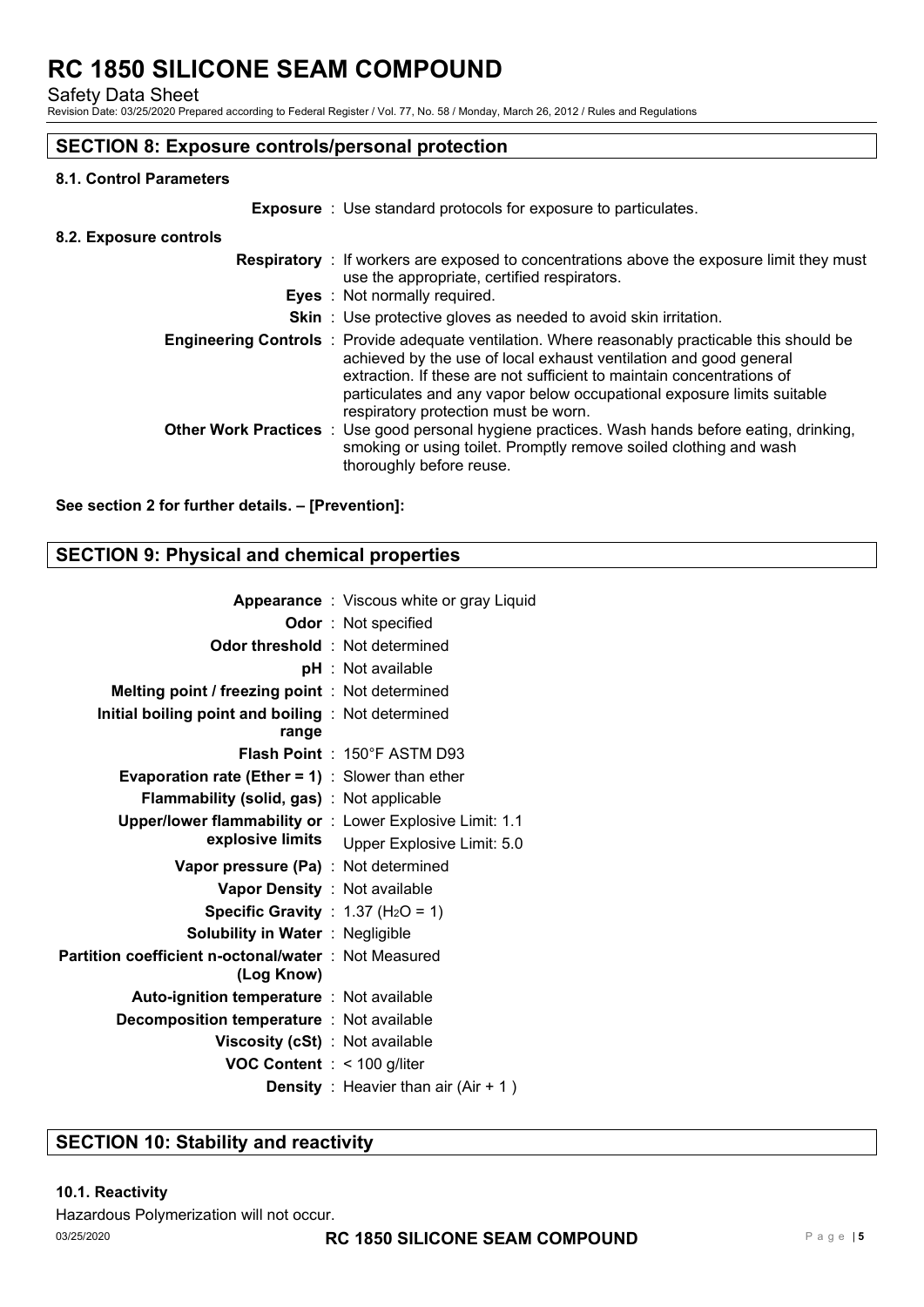Safety Data Sheet

Revision Date: 03/25/2020 Prepared according to Federal Register / Vol. 77, No. 58 / Monday, March 26, 2012 / Rules and Regulations

#### **10.2. Chemical Stability**

Stable under normal circumstances.

#### **10.3. Possibility of Hazardous Reactions**

No data available.

#### **10.4. Conditions to Avoid**

Keep away from heat, flam and other potential ignition sources.

#### **10.5. Incompatible Materials**

Avoid strong oxidizing agents, concentrated nitric and sulfuric acids, halogen and molten sulfur.

#### **10.6. Hazardous Decomposition Products**

High temperatures and fires may produce carbon monoxide, oxides of nitrogen and various hydrocarbon fragments.

### **SECTION 11: Toxicological information**

#### **Acute Toxicity**

| Ingredient                                            | Oral LD50,<br>mg/kg            | Skin LD50,<br>mg/kg               | <b>Inhalation</b><br>Vapor LC50,<br>mg/L/4hr | <b>Inhalation</b><br>Dust/Mist LC50,<br>mg/L/4hr | <b>Inhalation Gas</b><br>LC50, ppm |
|-------------------------------------------------------|--------------------------------|-----------------------------------|----------------------------------------------|--------------------------------------------------|------------------------------------|
| 2-Butanone oxime $-$<br>$(96-29-7)$                   | 930.00, Rat $-$<br>Category: 4 | 2,000.00, Rabbit<br>- Category: 4 | 20.00. $Rat -$<br>Category: 4                | No data<br>available                             | 5,000.00, Rat-<br>Category: 4      |
| Cyclotetrasiloxane,<br>octamethyl- - (556-<br>$67-2)$ | 2,000.00, Rat<br>- Category: 4 | 4,640.00 Rabbit<br>- Category: 5  | $36.00.$ Rat $-$<br>Category: NA             | No data<br>available                             | No data<br>available               |

Note: When no route specific LD50 data is available for an acute toxin, the converted acute toxicity point estimate was used in the calculation of the products ATE (Acute Toxicity Estimate).

#### **Carcinogen Data**

| <b>CAS No.</b> | Ingredient       | <b>Source</b> | <b>Value</b>  |
|----------------|------------------|---------------|---------------|
| 0013463-67-7   | Titanium dioxide | <b>IARC</b>   | Group 2b: Yes |

# **SECTION 12: Ecological information**

#### **12.1. Toxicity**

The preparation has been assessed following the conventional method of the Dangerous Preparations Directive 1999/45/EC and GHS and is not classified as dangerous for the environment, but contains substance(s) dangerous for the environment. See section 3 for details

#### **Aquatic Ecotoxicity**

| Ingredient                 | 96 hr LC50 fish,          | 48 hr EC50 crustacea, | ErC50 algae,  |
|----------------------------|---------------------------|-----------------------|---------------|
|                            | mq/l                      | mg/l                  | mg/l          |
| Dimethylsiloxane - (63148- | 3.16, Ictalurus punctatus | 44.50, Daphnia magna  | Not Available |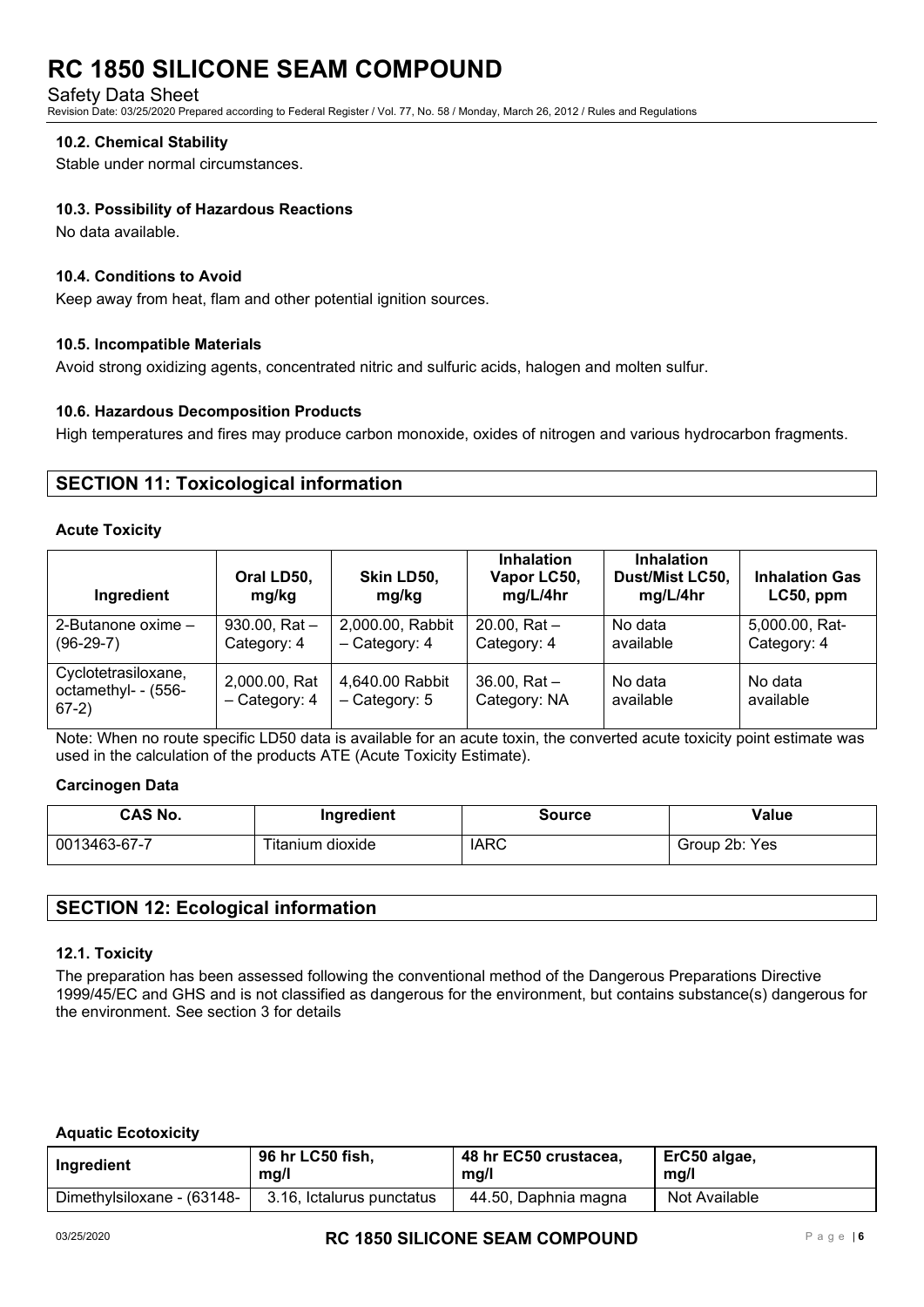Safety Data Sheet

Revision Date: 03/25/2020 Prepared according to Federal Register / Vol. 77, No. 58 / Monday, March 26, 2012 / Rules and Regulations

| $62-9)$                                         |                        |                       |                                            |
|-------------------------------------------------|------------------------|-----------------------|--------------------------------------------|
| 2-Butanone oxime - (96-<br>$29-7)$              | 320.00, Leuciscus idus | 500.00, Daphnia magna | 83.00 (72 hr), Scenedesmus<br>subspicatus  |
| Proprietary                                     | 597.00, Danio rerio    | 81.00, Daphnia magna  | 126.00 (72 hr), Scenedesmus<br>subspicatus |
| Cyclotetrasiloxane,<br>octamethyl- - (556-67-2) | 200.00, Leuciscus idus | 25.20, Daphnia magna  | Not Available                              |

### **12.2. Persistence and degradability**

There is no data available on the preparation itself.

#### **12.3. Bioaccumulative potential**

Not Measured

#### **12.4. Mobility in soil**

No data available.

#### **12.5. Results of PBT and vPvB assessment**

This product contains PBT/vPvB chemicals.

#### **12.6. Other adverse effects**

An environmental hazard cannot be excluded in the event of unprofessional handling or disposal. Potentially toxic to aquatic life.

### **SECTION 13: Disposal considerations**

#### **13.1. Waste Treatment Methods**

Observe all federal, state and local regulations when disposing of this substance.

# **SECTION 14: Transport information**

|                                     | <b>DOT (Domestic Surface</b><br>Transportation) | IMO / IMDG (Ocean<br>Transportation)                            | <b>ICAO/IATA</b>                 |
|-------------------------------------|-------------------------------------------------|-----------------------------------------------------------------|----------------------------------|
| 14.1. UN number                     | Not Applicable                                  | Not Regulated                                                   | Not Regulated                    |
| 14.2. UN proper shipping<br>name    | Not Regulated                                   | Not Regulated                                                   | Not Regulated                    |
| 14.3. Transport hazard<br>class(es) | <b>DOT Hazard Class: Not</b><br>Applicable      | <b>IMDG:</b> Not Applicable<br><b>Sub Class: Not Applicable</b> | <b>Air Class: Not Applicable</b> |
| 14.4. Packing group                 | Not Applicable                                  | Not Applicable                                                  | Not Applicable                   |
| 14.5. Environmental hazards         |                                                 |                                                                 |                                  |

**IMDG** Marine Pollutant: No

#### **14.6. Special precautions for user**

No further information

# **SECTION 15: Regulatory Information**

**Regulatory Overview** The regulatory data in Section 15 is not intended to be all-inclusive, only selected